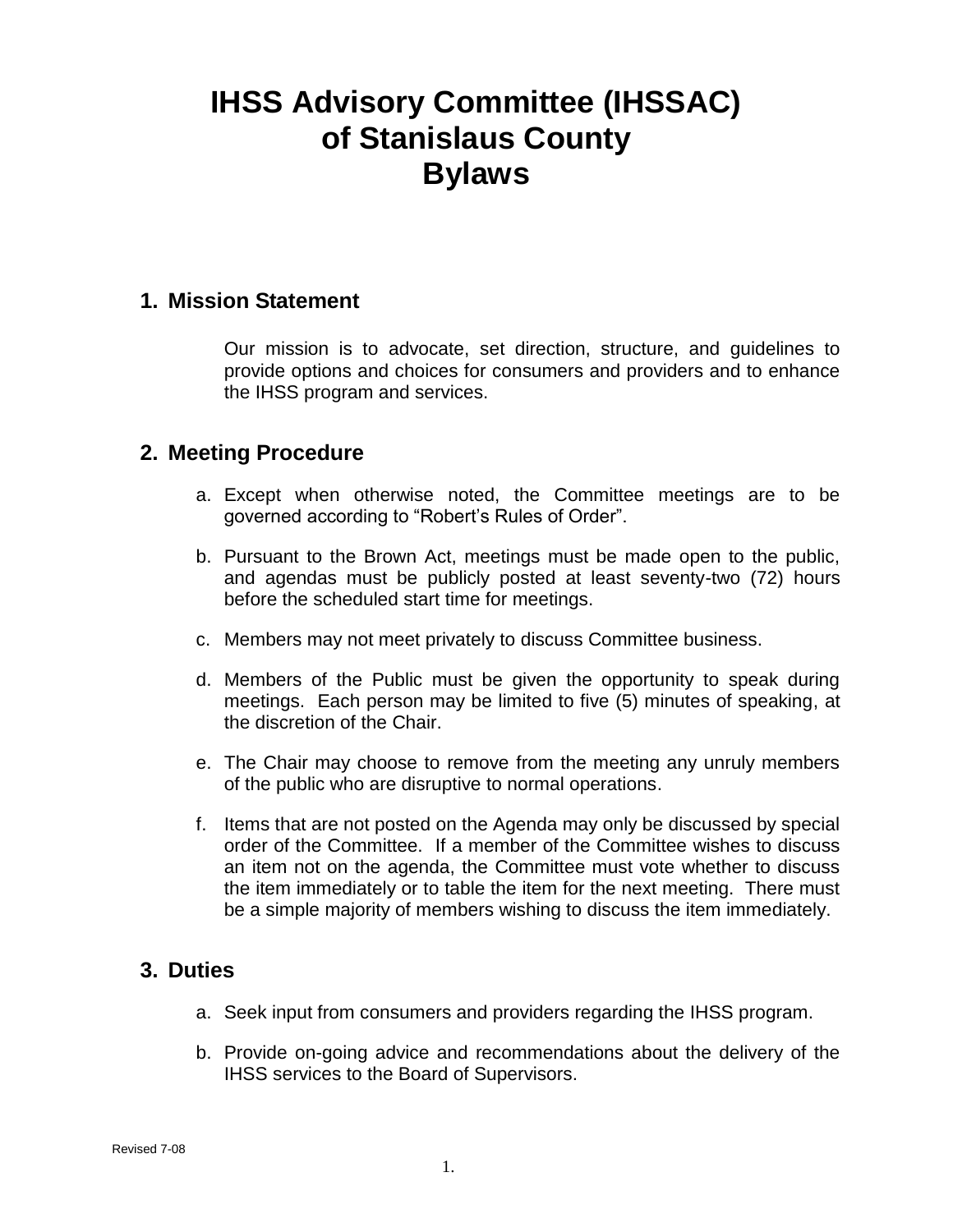- c. Provide information and feedback to the Administrator of the IHSS Program.
- d. Review program costs and budget.
- e. Provide input on collective bargaining issues to the employer of record of the IHSS providers.
- f. Advocate with local, State and Federal legislatures to ensure program integrity.

## **4. Requirements for Membership and Procedure of Member Selection**

- a. The Board of Supervisors must approve prospective members by appointment.
- b. As new members are appointed to the Committee, the Committee must continue to be composed of the required balance of Providers, Recipients and a County employee.
- c. Each new Committee member will be appointed a two-year term.
- d. Committee members may be re-appointed for unlimited number of twoyear terms as desired.

#### **5. Officers: Election and Term of Office**

- a. The Officers of the IHSS Advisory Committee shall be a Chair and a Vice-Chair.
- b. The members shall elect officers from among the members of the Committee. Each Officer shall serve for a term of two (2) years. Officers may be re-elected to the same office for two successive terms. If there is a vacancy of the officer/officers, there shall be a special election held for new officer/officers.
- c. The Chair shall represent the IHSSAC before the Board of Supervisors, other government and community agencies and boards and associations.
- d. The Vice-Chair, in the absence of the Chair shall perform all duties of the Chair, and when so acting shall have all the powers of and be subject to all restrictions upon the Chair.
- e. In the absence of a Chair and Vice Chair, the members present shall elect, by a simple majority, a presiding officer for the meeting.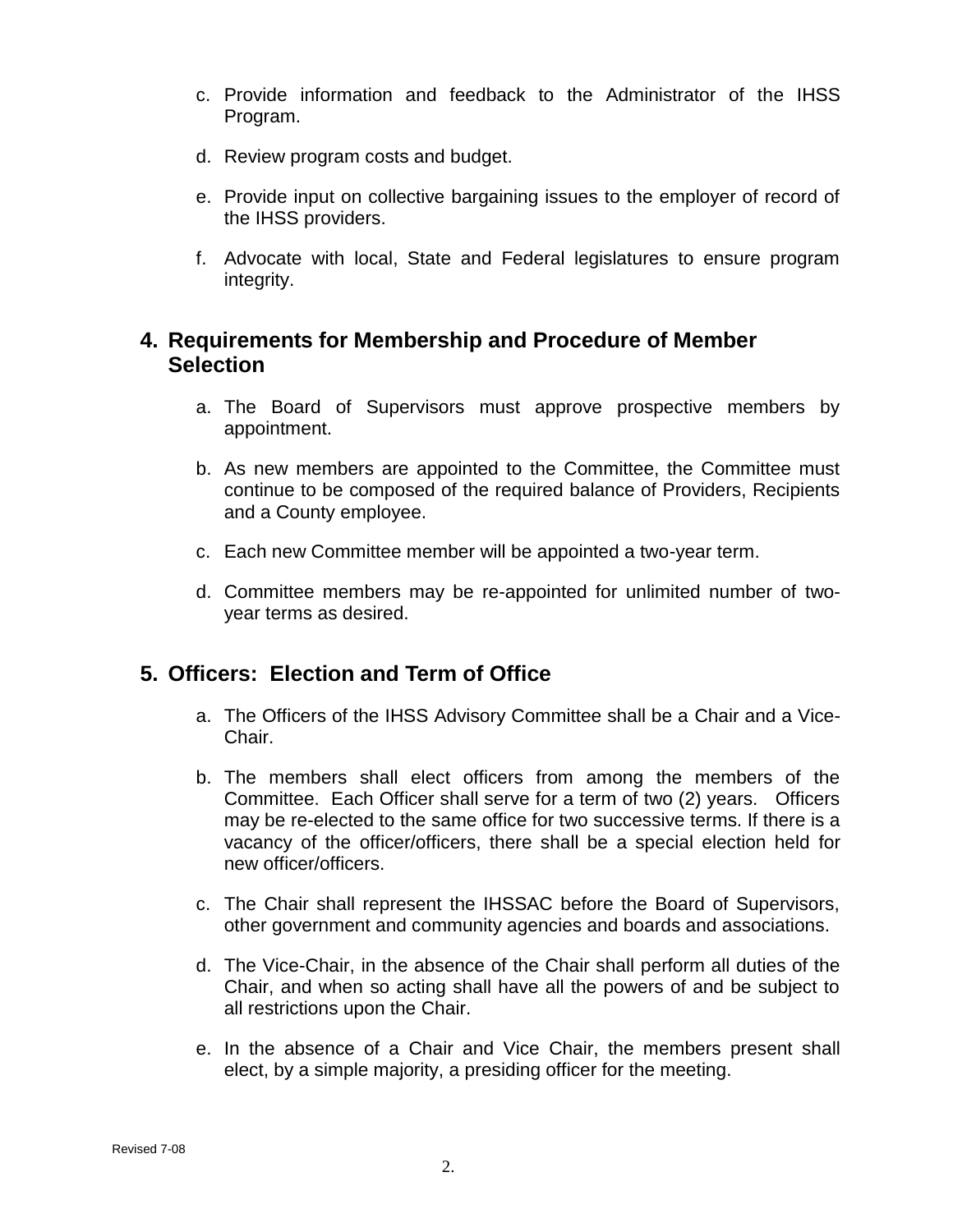## **6. Attendance at Meetings**

- a. Absences A member who is absent a total of three consecutive meetings within one (1) calendar year, who has not given advance notice, shall be notified, in writing, by the Chair that his/her absences will be discussed at the next regular meeting of the committee. At that time, the Committee, by a two-thirds (2/3) vote, not counting the vote of the member in question, may recommend to the Board of Supervisors that the member be removed from the Committee.
- b. Termination A member may be removed from the Committee by the appointing authority upon the recommendation of the Committee.
- c. Attendance at Meetings Members are expected to attend all meetings of the Committee. A member who is unable to attend a meeting shall give advance notice of his/her inability to attend, either to the Committee Chair, or the staff of the committee.
- d. Leave of Absence A member may apply for a temporary leave of absence for duration of no more than six months. This leave of absence must be approved by a simple majority of the Committee members. The request for the leave of absence will be put on the agenda at the next regular meeting.

#### **7. Sub-Committees**

- a. IHSSAC may establish sub-committee(s) as it deems necessary. These sub-committees may be standing or ad hoc.
- b. The function and membership of each sub-committee shall be determined by the IHSSAC.
- c. All Committees shall report their findings and recommendations to the Committee at large.

#### **8. Policy on Support and Sponsorship**

a. Other agencies or boards may ask IHSSAC to provide its position on a matter of public policy and/or endorse a program, event, or grant application. In such instances, the request must be submitted in writing then reviewed and approved by IHSSAC at a regular meeting. IHSSAC may then present its recommendations to the Board of Supervisors.